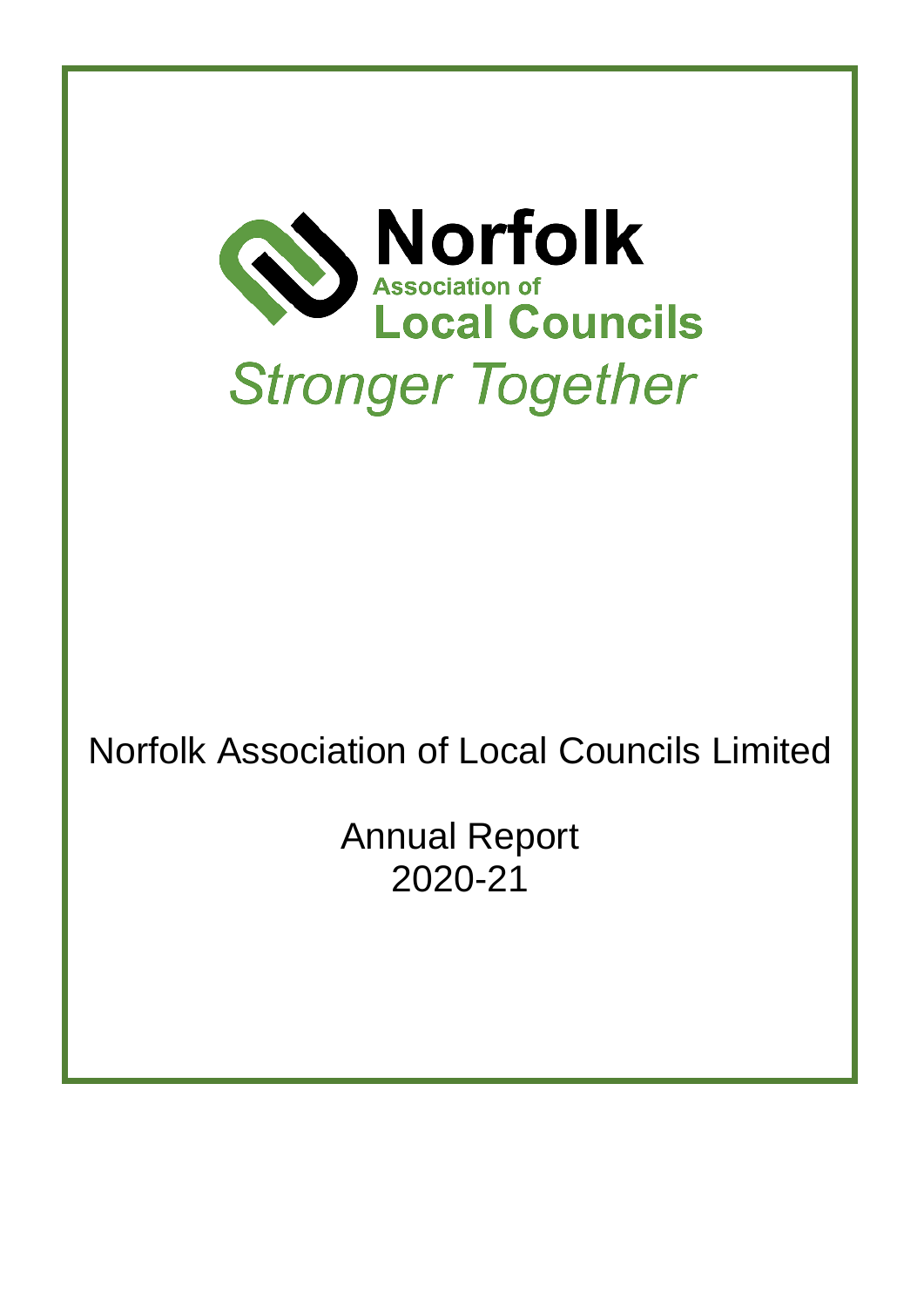#### **Our organisation**

Last September, Norfolk ALC became registered with the [Financial Conduct](https://mutuals.fca.org.uk/Search/Society/30735)  [Authority](https://mutuals.fca.org.uk/Search/Society/30735) as a Cooperative Society which provides services to its members.

We still remain a 'not for profit' organisation, but are now also a 'properly constituted' organisation which has a number of advantages, including enabling us to successfully apply for grants and also capping member liability to the £1 share that each member council is now awarded.

We have a new Board of Directors, that has replaced our previous Executive, who have been developing their roles since our Board was established in March.

Alongside becoming established as a co-operative organisation, we have also been putting in place robust rules, policies and procedures for our future ways of working.

We still have further work to do – for example, as yet, the role for our nominated Council Representatives has not been fully developed, but plans are being made to do that now our Board is in place.

Our organisational arrangements now are as illustrated below:

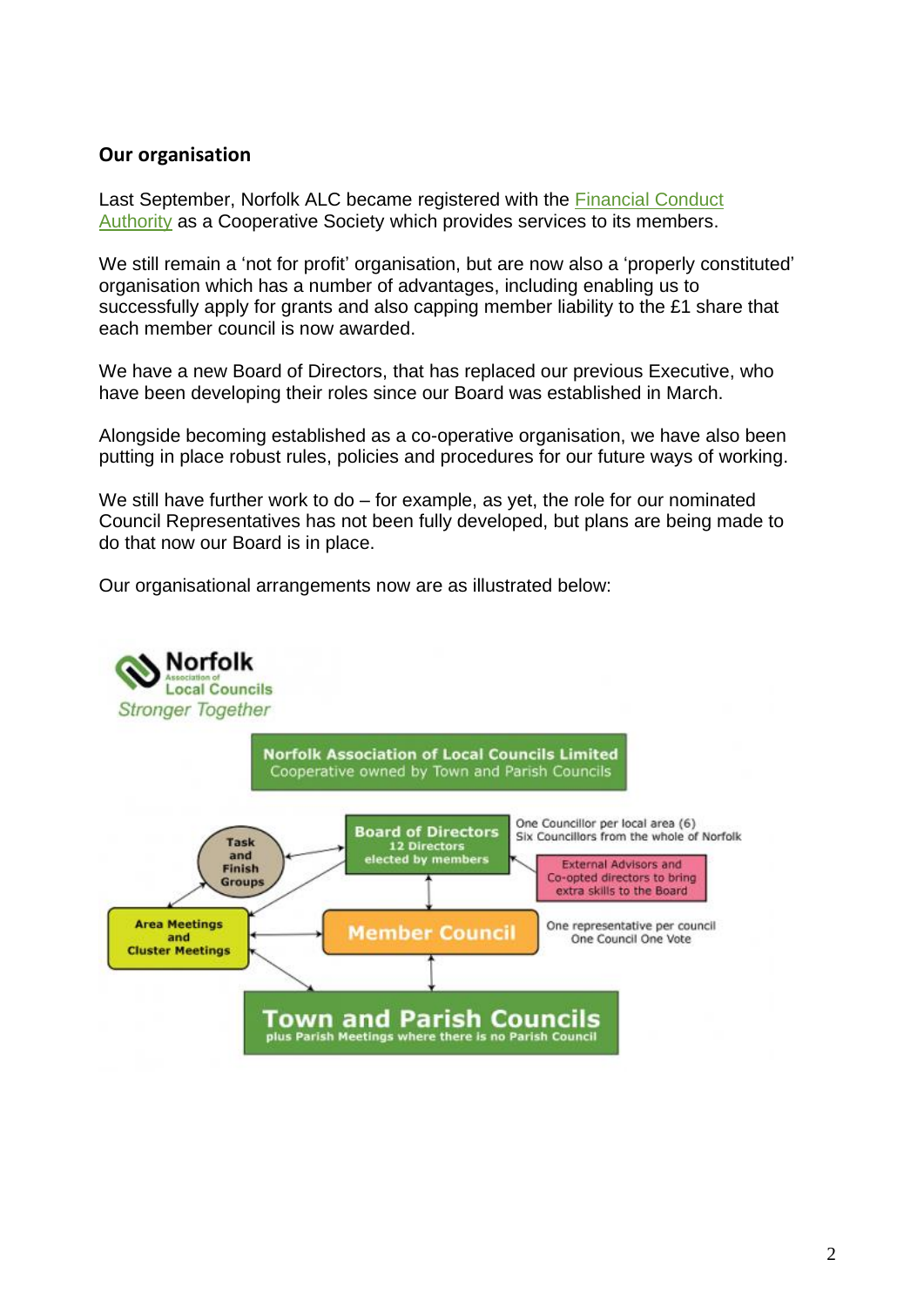#### **Our team**

We are honoured to now have a Patron, for the first time, and to have retained our President, as part of the excellent team now working with us:

Our **Patron** - The Lady Dannatt MBE, HM Lord-Lieutenant of Norfolk Our **President** - Professor Tim O'Riordan OBE DL FBA

Our **Board** members now comprise of: Adrienne Quinlan (Hethersett), Alan Wright (Beighton), David Hewer (Poringland) (our Deputy Chairman), Elaine Rix-Clark (Marham), Terry Gibson (West Winch), Janet Holdom (Fakenham), Kevin Worsley (Long Stratton), Phil Harris (Cromer) (our Chairman), Sue Lintern (Stoke Ferry), Dr. Victoria Holliday (Cley) and Madeleine Ashcroft (Sheringham). John Pennell is now co-opted to the Board, alongside leading our 'wellbeing' activities. We currently have one vacancy to fill, ideally from the Yarmouth or Breckland districts.

Our **Staff**: Over the last year, Norfolk have retained their successful staff team, comprising Russell Reeve (County Officer), Helen Carrier (IT and websites consultant), Gabbie Joyce (Training Officer), Sarah Thorpe (Support/ Advice) and Dan Howes (Finance/ Administration).

# **Financial outcome for year**

The financial outcome for the 2020/21 year is that a surplus was again achieved, both in the 5 months to August, before we became a Co-operative organisation, and also in the 7 months since. We expect to again be given an unqualified audit opinion from our auditor.

Copies of our summary financial statements are available on request.

# **Services provided – in summary**

We are a membership organisation, representing the interests of parish and town councils across Norfolk.

# We provide:

- Advice and support for clerks, councillors and councils
- Training and development
- Information on topical issues
- Lobbying on behalf of councils across Norfolk

# This includes:

- Advice on law, procedure and good practice, including access to specialist lawyers
- Access to other practitioners and experts, such as for HR advice and charity governance
- Support for provided websites and website management
- · Support for recruitment and staff retention
- Loan approval filtering and support (PWLB)
- A range of training and development opportunities for clerks and councillors
- CiLCA training delivered by qualified and accredited trainers
- Support for professional standards through the Local Council Award Scheme
- Newsletters and bulletins
- · Funding updates
- Legal briefings
- Information on national policy and legislation
- Policy and lobbying support
- Access to the services of the National **Association of Local Councils**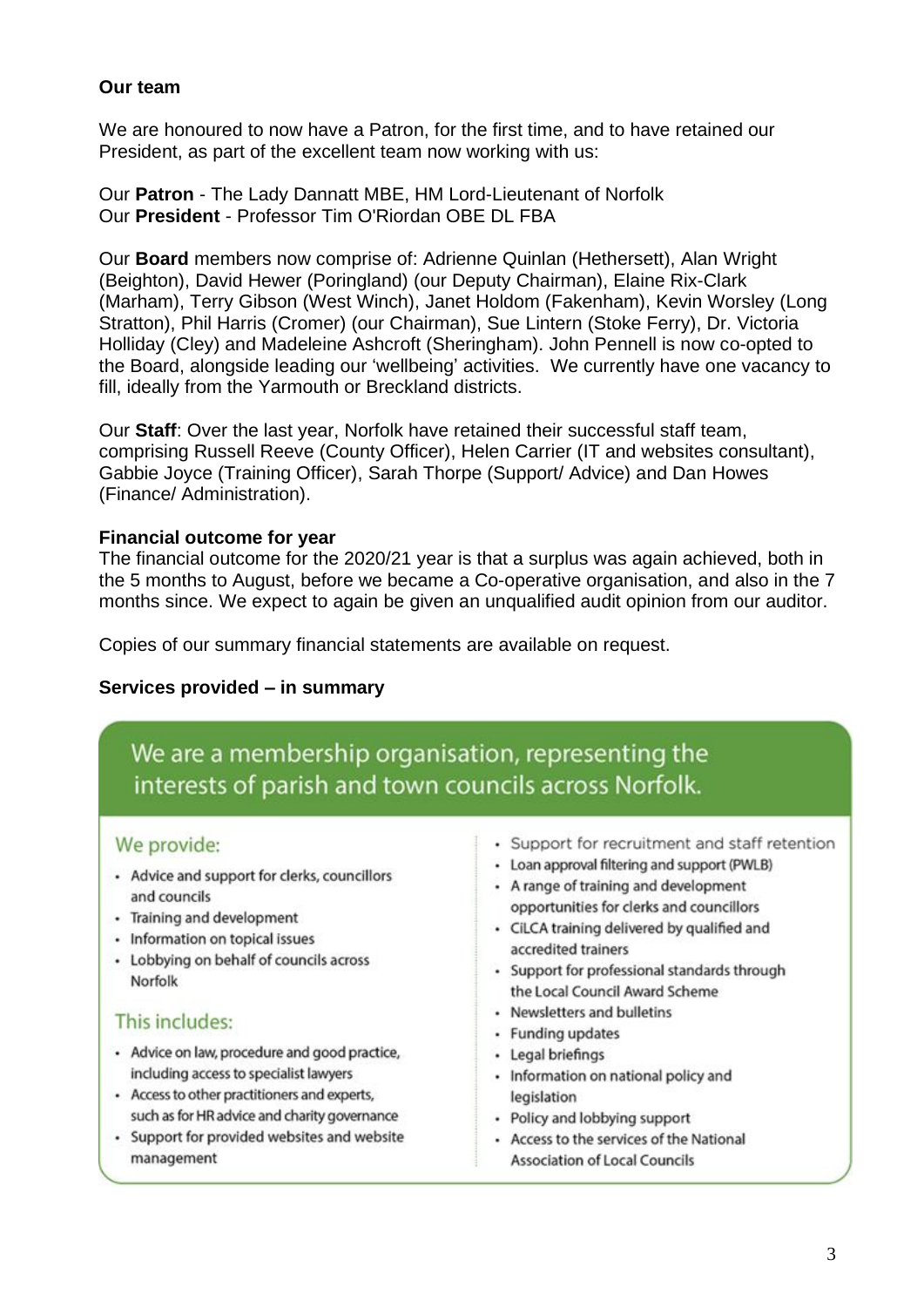#### **Highlights from the year**

This was an exceptional year, both for us and for everyone involved in town and parish councils across Norfolk.

At Norfolk ALC, we are proud to have been able to support so many of the Town and Parish Councils across the county in playing such an active role in our communities across a year when the Covid epidemic has caused so much upheaval for us all.

Over the year, we worked hard to support our councils by providing regular news/ newsletters, as a timely response to assist councils, both in responding to the issues they have faced, and in also supporting councils in their amazing responses to the challenges posed by the pandemic over this period.

We have been providing a high volume of quality advice and support, and responding to daily queries covering a wide range of issues, ranging from technical topics, such accounting or governance queries, to those requiring a high degree of sensitive HR input, or relating to councillor conduct matters. Most queries have been responded to and answered within the same day, over this past year.

Our local training programme, led by Gabbie Joyce, has proven highly popular, with multiple courses being run most weeks, of high quality content, all using Zoom during the year, and covering a really wide range of topics, across a spectrum of technical topics to more inter-personal sessions, for which there has been a high demand this year. We ran many courses ourselves, inhouse, but we also have benefited from a select band of excellent presenters who have worked with us – notably Alan Fairchild, Rachel Leggett, Pauline James, Charlotte Stannard, Phil Brown, Michael Rayner and Steve Parkinson.

Across the year, we successfully supported many students through their CilCA studies.

We have also expanded our services provided, with increasing our focus on the mentoring of those Clerks new to the profession, led by Sarah Thorpe, which has been immensely beneficial both for them, and as a result, for their councils.

Helen Carrier has again led our support of over two hundred councils in operating their NALC enabled and supported websites, with some new features this year. This was alongside her enabling the team to introduce a new booking system, and also to update office IT systems, and migrate to cloud data storage.

Our events, mostly run by John Pennell/ the wellbeing team over the last year, have been provided at an average rate of several per month, and have proven immensely popular, with bookings often exceeding our self-imposed maximum attendee limit. Many different topics have been covered, across the wellbeing spectrum, such as in supporting our communities responses to flooding, reducing carbon emissions, several liaison meetings held with the Police, a Norfolk CC budget consultation, tackling cybercrime, promoting the Armed Forces Covenant and a briefing from the Lord Lieutenant and her team, and much more.

Our wellbeing team also have been actively engaged in activities of wider relevance to town and parish councils, ranging from those supporting the well-being of individuals, for example in tackling mental health and loneliness issues, to addressing broader challenges facing our communities, such as reducing energy use and carbon footprint.

During this year, we have been particularly appreciative of the excellent support and encouragement being provided to us by Norfolk County Council, and our many friends